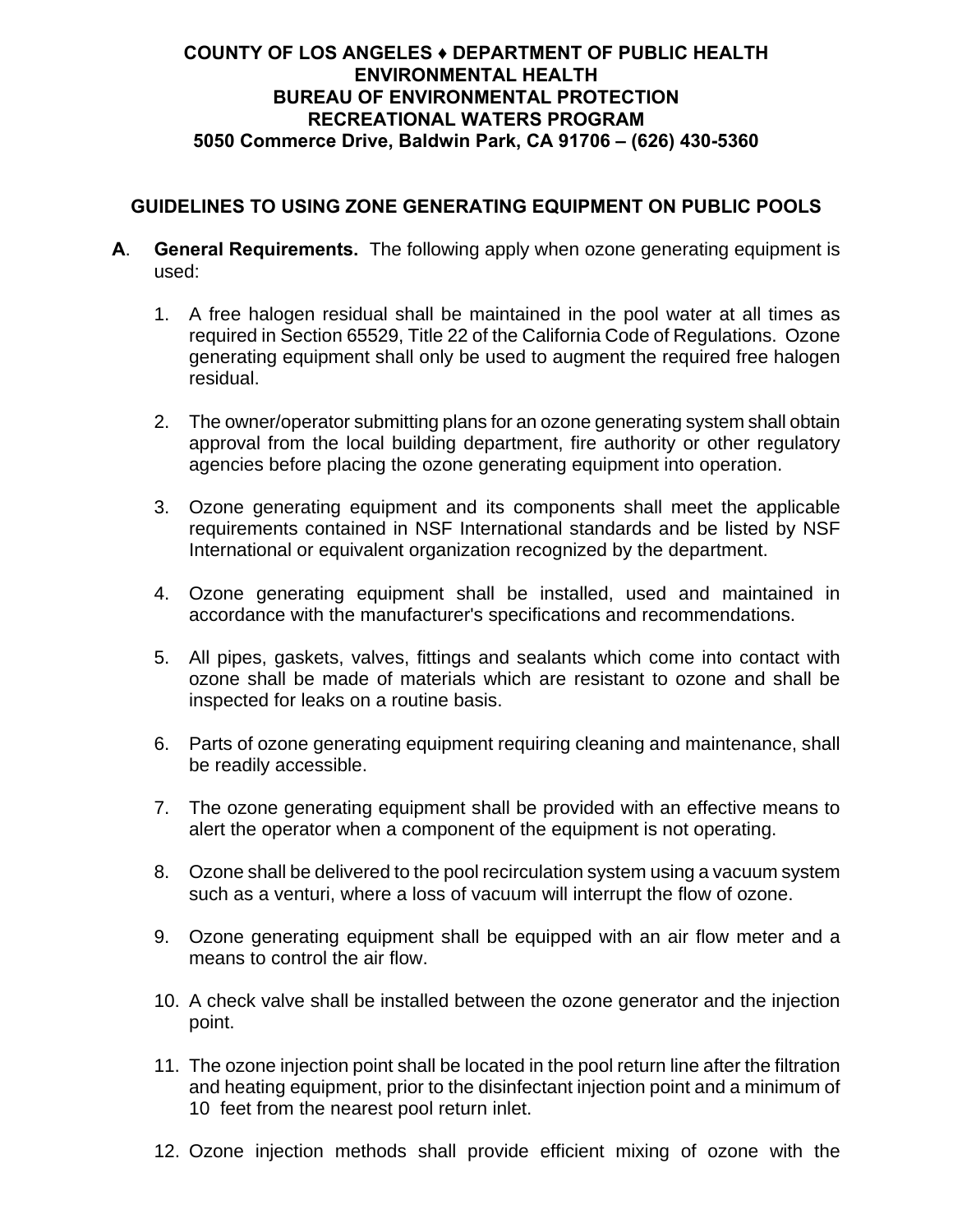recirculation water. Typical injection methods include mixers, diffusers and contact chambers. The injection and mixing system shall not prevent the attainment of the turnover rate required in Section 3124B, Title 24 of the California Code of Regulations.

- 13. The ozone equipment room shall not be used for storage of chemicals, solvents or any combustible materials other than those required for the operation of the pool recirculation and ozone generating equipment.
- 14. There shall be standard operating procedure manual containing information on the operation and maintenance of the ozone generating equipment including the responsibilities of workers in an emergency. All employees shall be properly trained in the operation and maintenance of the equipment. Refresher training shall be conducted a minimum of once every 6 months.
- **B. Ozone Generating Equipment Located Indoors.** When ozone generating equipment is located indoors the following apply:
	- 1. The ozone concentration in the equipment room atmosphere shall not exceed 0.1 ppm. The general ventilation system for the room containing the ozone generating equipment shall provide a minimum of 3 air changes per hour. In the event of a leak, an automatic emergency ventilation system that will provide a minimum of 30 air changes per hour shall activate.
	- 2. An audio and visual ozone detection/alarm system shall be located in the room containing the ozone generating equipment. The sensor shall be located at a height of 5 feet above the floor level. The system shall be capable of measuring ozone in the range of 0.01 to 5 ppm. The system shall activate when ozone concentrations reach 0.1 ppm in the room. Activation of the alarm shall shut off the ozone generating equipment and turn on the lights and emergency ventilation system. The alarm system shall consist of the following:
		- a. An audible alarm capable of producing a sound level of at least 90 decibels.
		- b. A visual alarm consisting of a flashing light which is mounted directly at the Entrance of the ozone equipment room.
			- The light shall have intensity which is clearly visible during daylight hours.
	- 3. Properly labeled on/off switches shall be located directly outside of the ozone room that control and indicate the following:
		- a. Emergency ventilation systems.
		- b. Lighting in the ozone room.
		- c. Ozone generator.
	- 4. There shall be posted in a conspicuous place on the exterior of the entry door to the room containing the ozone generating equipment or on the adjacent wall area, a sign stating "Danger: Gaseous Oxidizer - Ozone" with clearly legible letters not less than 4 inches high.
	- 5. Exit doors from the ozone generating equipment room shall open outward.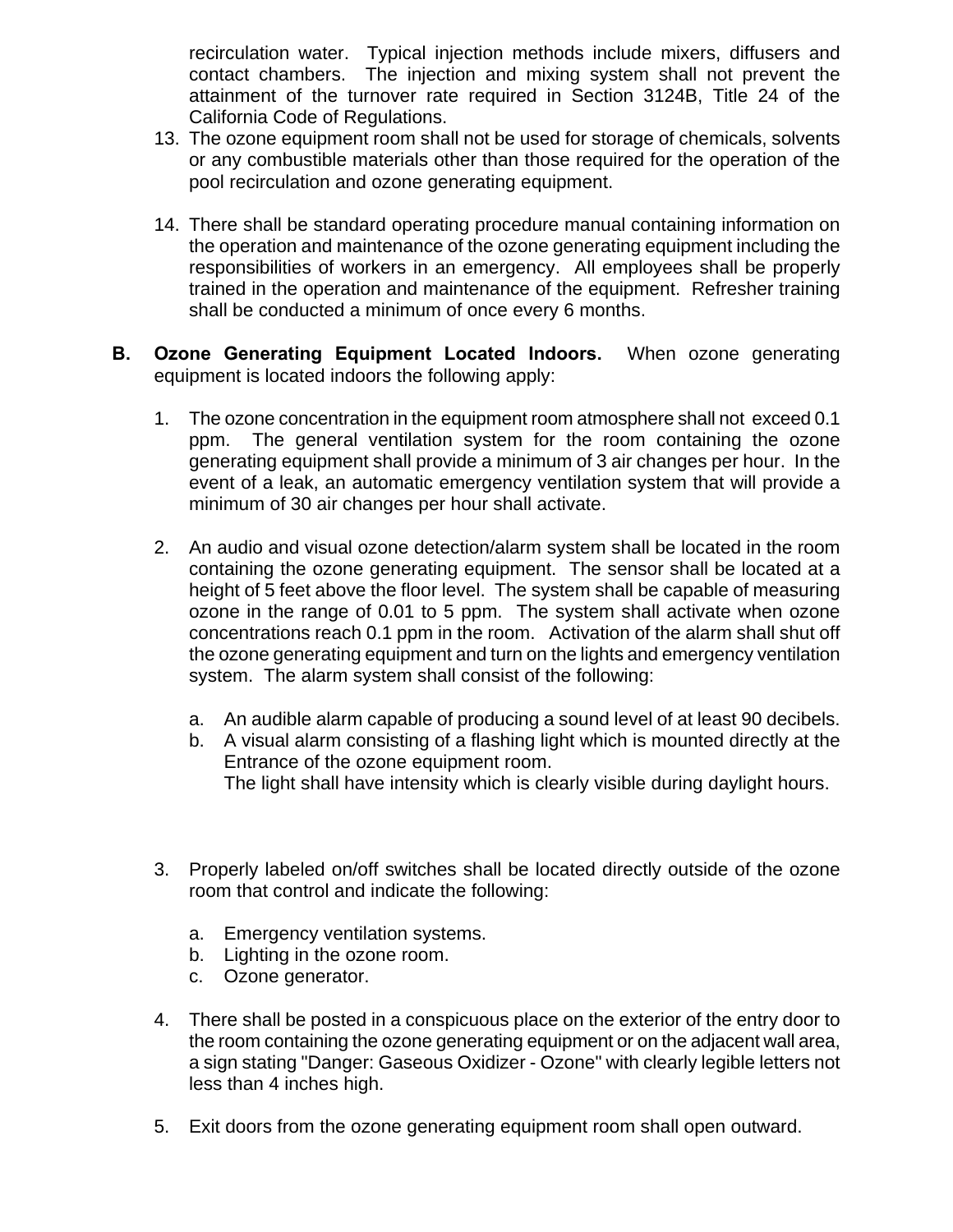- **C. Ozone Removal.** The ozone contact concentration in the pool water shall not exceed 0.1 milligrams per liter (mg/L). This may be accomplished by one of the following methods:
	- 1. The ozone generating equipment shall have an approved ozone removal system that will reduce the contact concentration below 0.1 mg/L prior to its introduction into the pool. Examples include granular activated carbon, thermal decomposition or an ozone/bromine system.
	- 2. The ozone generating equipment shall be designed and sized using the following formulas so that the ozone contact concentrations remains below 0.1 mg/L. Either of the following formulas shall be used when determining the largest ozone generator which may be installed without exceeding a 0.1 mg/L maximum ozone contact concentration.
		- a. Maximum Ozone Output Allowed in grams/hr = (75% of the required Flow Rate in g.p.m.) x (0.227)
		- b. Contact Concentration in mg/L =  $\overline{(Ozone~Generated~in~grams/hr)} \times (4.41)$ (75% of the required flow rate in g.p.m.)

## **D. Automatic Shut Off of Equipment.**

- 1. Ozone generating equipment shall be designed to automatically shut off when any one of the following conditions occur:
	- a. Loss of electrical power to the pool recirculation pump or the ozone booster pump.
	- b. High or low ozone generator current.
	- c. Intake air flow falls below manufacturer's operational minimums.
	- d. Ozone generator door or panel is open.
- 2. In addition, for corona discharge ozone systems, ozone generating equipment shall be designed to automatically shut-off when any one of the following conditions occur:
	- a. Loss of water flow through the ozone generator.
	- b. High water vapor content of the intake air.
	- c. Loss of cooling capacity.
	- d. Leaks or failure of the oxygen generation equipment.
- 3. In addition, for ozone generating equipment not requiring an ozone removal system, ozone generating equipment shall be designed to automatically shut-off when the recirculation system is operating below 75% of the turnover rate required in Section 3124B, Title 24 of the California Code of Regulations.
- E. **Ozone Monitoring.** Pool recirculation water shall be monitored with an ORP (oxidation reduction potential) meter which will shut off the ozonator in the event the ORP meter reading exceeds 900 mV. The operational range shall be between a minimum of 650 mV and a maximum of 900 mV.

EXCEPTION: An ORP meter is not required when the ozone generating equipment